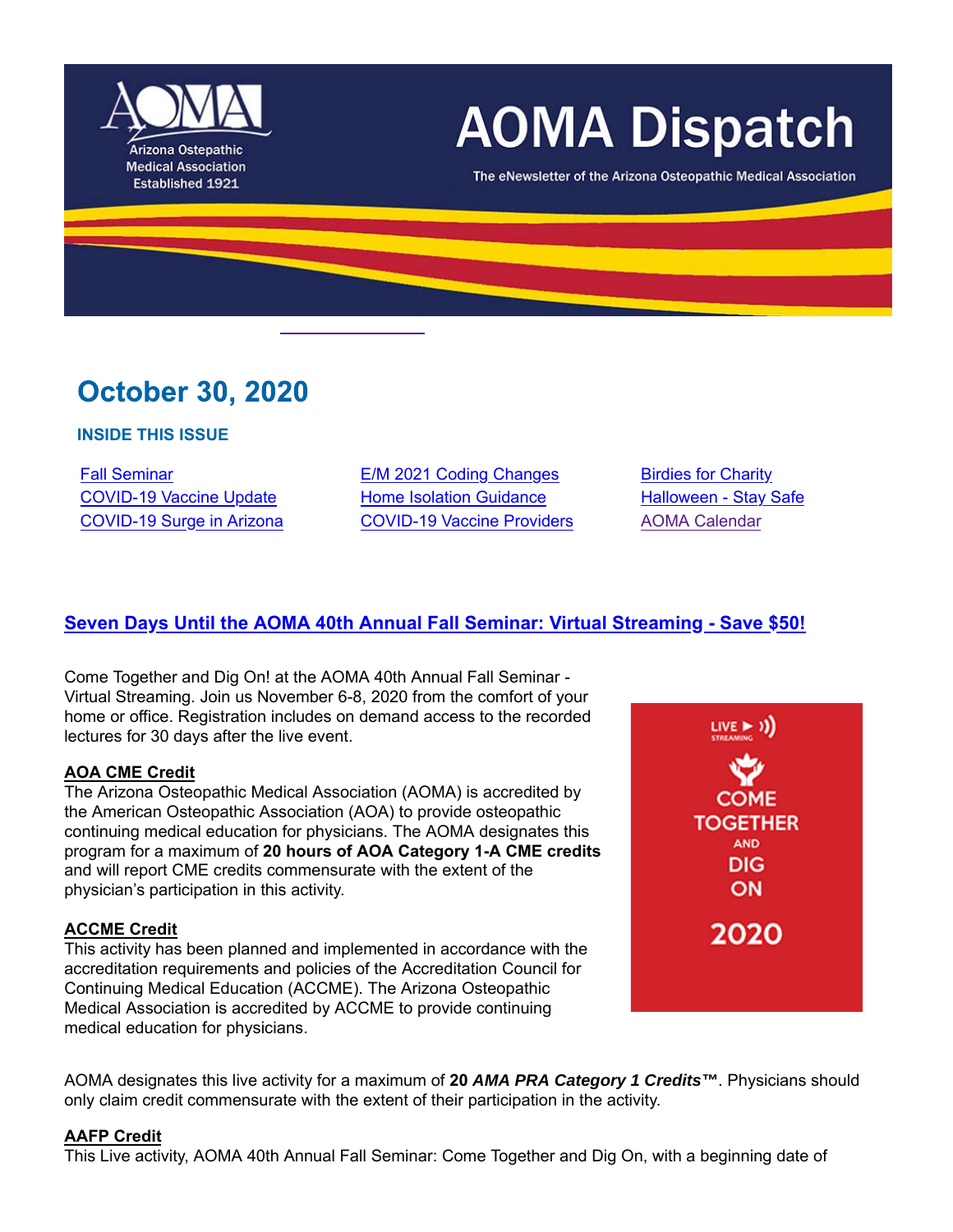11/6/2020, has been reviewed and is acceptable for up to 20.0 Prescribed credit(s) by the **American Academy of Family Physicians**. Physicians should claim only the credit commensurate with the extent of their participation in the activity.

Timely topics include COVID-19 update, telemedicine, physician burnout, and more. Download the full agenda here.

Avoid late registration fees! Register online by November 5, 2020 at www.az-osteo.org/Fall2020 or call the AOMA office at 602-266-6699.

# **Update of Pfizer-BioN Tech Vaccine Development**

Recently, Pfizer Chairman CEO Albert Boula, published a message to provide clarity around the development timelines for the development of a COVID-19 vaccine by Pfizer and its partner BioN Tech. He stressed the three key areas in which the development of any vaccine must demonstrate success before seeking approval for public use.

- 1. The vaccine must be proven effective
- 2. The vaccine must be proven safe
- 3. The vaccine must be able to be consistently manufactured at the highest quality standards



Read Mr. Boula's full message here.

# **COVID-19 Cases on the Rise - Stay Vigilant**

Globally and nationally, cases of COVID-19 have increased over the past several weeks and now that trend is occurring in Arizona. The state is experiencing its highest week of percent positivity in more than two months. Dr. Cara Christ, public health director for the Arizona Department of Health Services, attributes the spiking of cases to small household gatherings where people feel safe around each other.

While hospital ICU bed capacity and ventilator availability remains high, Dr. Christ urged all Arizonans to remain vigilant and continue to practice COVID-19 safety protocols: social distance, wear a mask in public, limit the size of your gatherings, and wash your hands or use hand sanitizer.

Watch Dr. Cara Christ's recent message regarding the current surge in novel coronavirus cases in Arizona here.

**Evaluation and Management Changes 2021**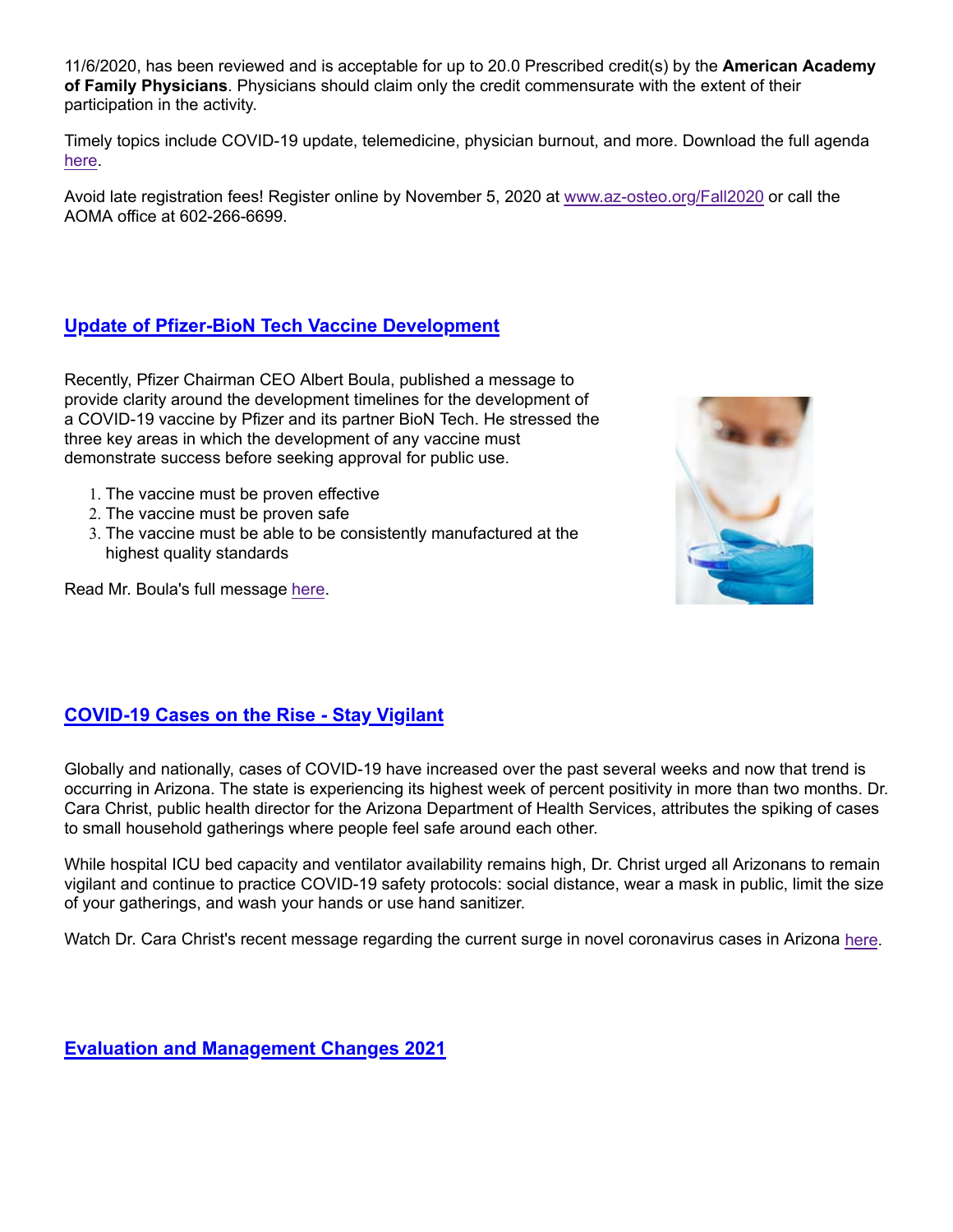Are you ready for the significant changes to the evaluation and management (E/M) code that goes into effect on January 1, 2021? For the first time in more than two decades, evaluation and management (E/M) office or other outpatient visit code categories (99202-99215) will be subject to substantial changes. The American Osteopathic Association is presenting a live webinar on 2021 E/M Changes on Wednesday, November 4, 2020 at 7 pm Central time. This talk will cover ALL the changes, proposed and finalized, that providers need to understand in providing and documenting these office services.



| What     | <b>Evaluation and Management Changes</b><br>2021                     |
|----------|----------------------------------------------------------------------|
| When     | Wednesday, November 4, 2020<br>7 pm Central Time                     |
| Cost     | \$50 AOA Members<br>\$75.00 NON-MEMBERS                              |
| Register | https://aoaonlinelearning.osteopathic.org<br>/course/info.php?id=355 |

Post-test available until: November 4, 2021 at 11:59 p.m. CST. This activity has been approved for 1 AOA Category 2A CME credit.



Know a trusted business you would recommend as an AOMA Business Partner? Contact us at communications@az-osteo.org or 602-266-6699.

# **Home Isolation Guidance During COVID-19**

The Maricopa County Department of Public Health (MCDPH) is encouraging people who have COVID-19, or those with symptoms, to stay away from others until they have fully recovered and can no longer transmit the virus. MCDPH has provided guidelines for home isolation for people who test positive or have symptoms consistent with COVID-19.

The guidelines are available in both English and Spanish versions.

Download the guidelines here.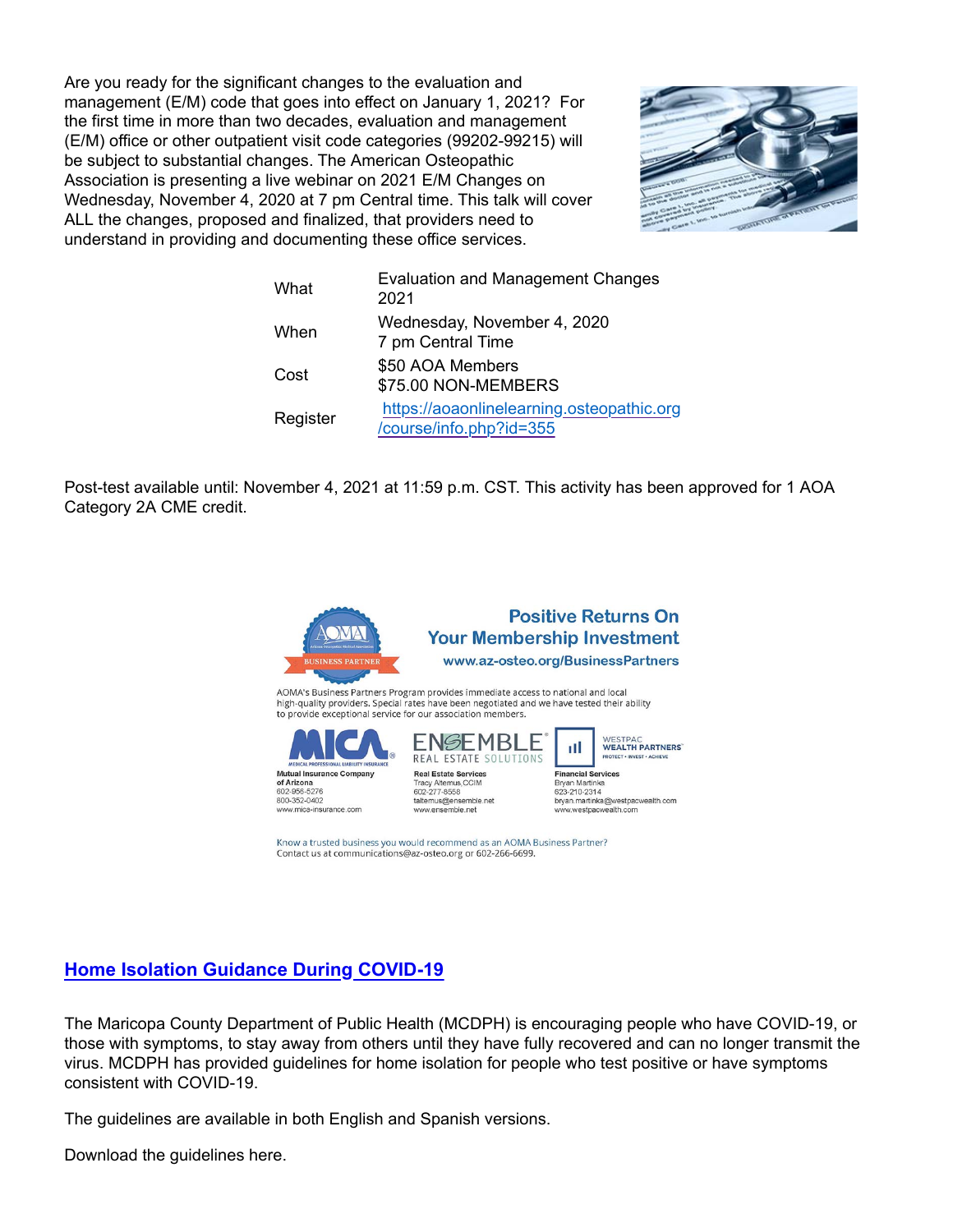- English
- Spanish

## **COVID-19 Vaccine Providers**

The CDC and ADHS are encouraging providers to sign up as a COVID-19 vaccine provider before **11/02/2020**. Please complete the provider onboarding tool at the ADHS website https://redcapaipo.azdhs.gov/surveys /?s=DY8CA9LMJ8. Providers that have started the process, please check for next steps to complete. Download the checklist with some of the things you'll need to complete the registration process, and what will be expected as a COVID vaccine provider.

**Coverage:** CMS has released billing and coverage information detailed below. Regional rates based on this guidance will be determined soon.

- Vaccine for COVID is Federally provided so no billing for the vaccine
- Administration fee for COVID vaccine will have new admin codes determined after FDA/ACIP approval
- CMS administration rates will be \$16.94 & \$28.39 Rates will be geographically adjusted
- Out-of-Network providers should be reimbursed by most private and Medicaid plans at a reasonable rate
- No out-of-pocket cost for patient Uninsured administration fee billed to HRSA

## **We Want Your Two Cents - Literally!**

You can make Arizona Osteopathic Charities a big bucks winner by making a pledge in the Birdies for Charity competition at the 2020 Waste Management Phoenix Open. Arizona Osteopathic Charities will receive every penny of collected pledges. To make a pledge online go to birdiesforcharityaz.com.



# **Stay Safe This Halloween!**

Tomorrow is Halloween. Many people are getting very creative with safe, social-distanced activities for enjoying this annual fright night.

Have a unique, contactless way to hand out treats? Wearing a spooky Halloween costume? Hosting a fun quaranteam party? Send us photos of you and your family and friends observing All Hallows Eve! Email them to communications@azosteo.org.

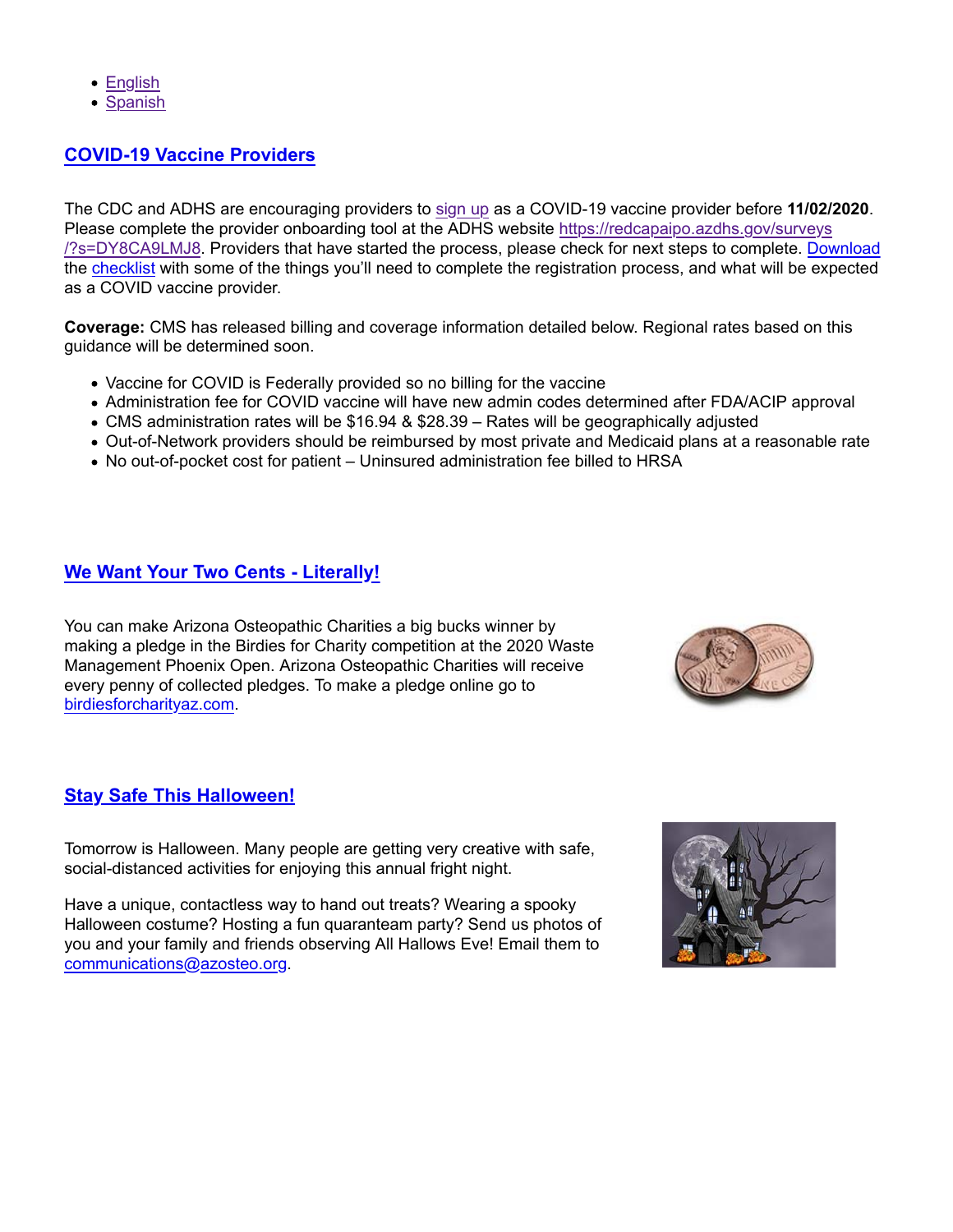

## **Patients are Looking for YOU!**



#### **Update Your Profile!**

One of the benefits of AOMA membership is the **Find a Physician** public directory search. Make sure your practice information is up to date by logging in to your member profile on the AOMA website. When you do, prospective patients and potential referring physicians will be able to find you.

# Join AOMA

#### **Not an AOMA Member?**

Join today and be a part of the 99-year tradition of the Arizona Osteopathic Medical Association!

Membership in AOMA is an affordable vehicle to keep abreast of national and local issues, protect your professional practice, enhance your specialized skills, further your career, and be a part of the future of osteopathic medicine in Arizona.

Refer a new AOMA member and receive at \$100 credit. Go to www.az-osteo.org/Recruit

#### **Arizona Vaccine News**



#### **AzDHS Vaccine Newsletter**

**CDC Immunization Schedules**

**2020 T.I.P.S. Training is ONLINE**

#### **AOMA Calendar of Events-www.az-osteo.org**

**AOMA 40th Annual Fall Seminar -** November 6 - 8, 2020 - Virtual Event **AOMA Board of Trustees Meeting -** February 6, 2021 **AOMA 99th Annual Convention -** April 7-11, 2021

In case you missed a past issue of the AOMA Dispatch, visit the Archives here.